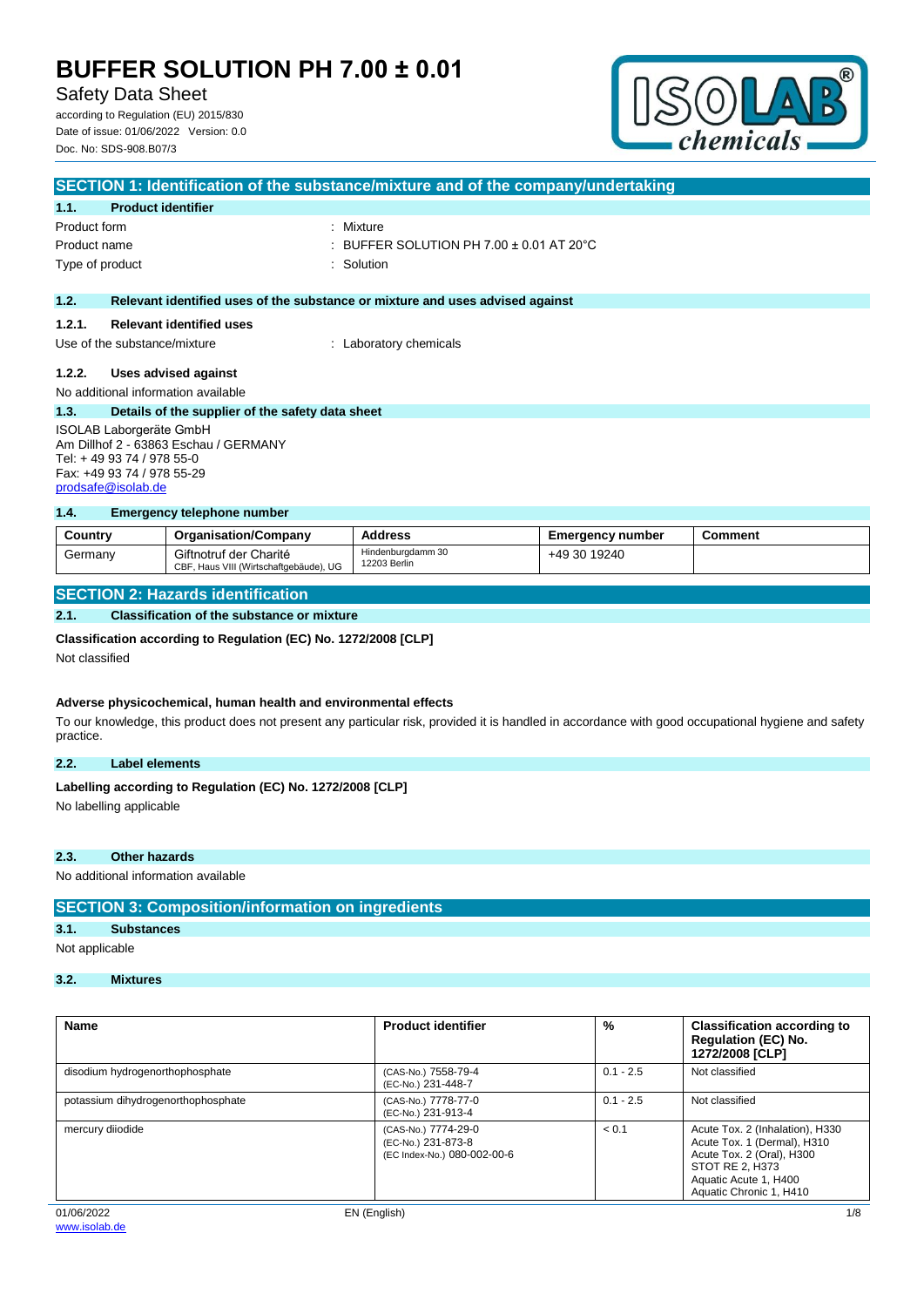potassium iodide (CAS-No.) 7681-11-0

# Safety Data Sheet

according to Regulation (EU) 2015/830 Date of issue: 01/06/2022 Version: 0.0 Doc. No: SDS-908.B07/3



< 0.1 Not classified

|                  |                                                                            | (EC-No.) 231-659-4                                                                                                                                           |                            |                                      |
|------------------|----------------------------------------------------------------------------|--------------------------------------------------------------------------------------------------------------------------------------------------------------|----------------------------|--------------------------------------|
|                  | <b>Specific concentration limits:</b>                                      |                                                                                                                                                              |                            |                                      |
| <b>Name</b>      |                                                                            | <b>Product identifier</b>                                                                                                                                    |                            | <b>Specific concentration limits</b> |
| mercury diiodide |                                                                            | (CAS-No.) 7774-29-0<br>(EC-No.) 231-873-8<br>(EC Index-No.) 080-002-00-6                                                                                     | (C >= 0.1) STOT RE 2, H373 |                                      |
|                  | Full text of H-statements: see section 16                                  |                                                                                                                                                              |                            |                                      |
|                  | <b>SECTION 4: First aid measures</b>                                       |                                                                                                                                                              |                            |                                      |
| 4.1.             | <b>Description of first aid measures</b>                                   |                                                                                                                                                              |                            |                                      |
|                  | First-aid measures after inhalation                                        | : Remove person to fresh air and keep comfortable for breathing.                                                                                             |                            |                                      |
|                  | First-aid measures after skin contact                                      | Wash skin with plenty of water.                                                                                                                              |                            |                                      |
|                  | First-aid measures after eye contact                                       | Rinse eyes with water as a precaution.                                                                                                                       |                            |                                      |
|                  | First-aid measures after ingestion                                         | Call a poison center or a doctor if you feel unwell.                                                                                                         |                            |                                      |
| 4.2.             | Most important symptoms and effects, both acute and delayed                |                                                                                                                                                              |                            |                                      |
|                  | No additional information available                                        |                                                                                                                                                              |                            |                                      |
| 4.3.             | Indication of any immediate medical attention and special treatment needed |                                                                                                                                                              |                            |                                      |
|                  | Treat symptomatically.                                                     |                                                                                                                                                              |                            |                                      |
|                  | <b>SECTION 5: Firefighting measures</b>                                    |                                                                                                                                                              |                            |                                      |
| 5.1.             | <b>Extinguishing media</b>                                                 |                                                                                                                                                              |                            |                                      |
|                  | Suitable extinguishing media                                               | : Water spray. Dry powder. Foam. Carbon dioxide.                                                                                                             |                            |                                      |
| 5.2.             | Special hazards arising from the substance or mixture                      |                                                                                                                                                              |                            |                                      |
| fire             | Hazardous decomposition products in case of                                | : Toxic fumes may be released.                                                                                                                               |                            |                                      |
| 5.3.             | <b>Advice for firefighters</b>                                             |                                                                                                                                                              |                            |                                      |
|                  | Protection during firefighting                                             | : Do not attempt to take action without suitable protective equipment. Self-contained breathing<br>apparatus. Complete protective clothing.                  |                            |                                      |
|                  | <b>SECTION 6: Accidental release measures</b>                              |                                                                                                                                                              |                            |                                      |
| 6.1.             | Personal precautions, protective equipment and emergency procedures        |                                                                                                                                                              |                            |                                      |
| 6.1.1.           | For non-emergency personnel                                                |                                                                                                                                                              |                            |                                      |
|                  | <b>Emergency procedures</b>                                                | : Ventilate spillage area.                                                                                                                                   |                            |                                      |
| 6.1.2.           | For emergency responders                                                   |                                                                                                                                                              |                            |                                      |
|                  | Protective equipment                                                       | Do not attempt to take action without suitable protective equipment. For further information<br>refer to section 8: "Exposure controls/personal protection". |                            |                                      |
| 6.2.             | <b>Environmental precautions</b>                                           |                                                                                                                                                              |                            |                                      |
|                  | Avoid release to the environment.                                          |                                                                                                                                                              |                            |                                      |
| 6.3.             | Methods and material for containment and cleaning up                       |                                                                                                                                                              |                            |                                      |

Methods for cleaning up **Example 20** Methods for cleaning up : Take up liquid spill into absorbent material. Other information interest of materials or solid residues at an authorized site. **6.4. Reference to other sections** For further information refer to section 13.

**SECTION 7: Handling and storage 7.1. Precautions for safe handling** Precautions for safe handling **interpretent in the station** of the work station. Wear personal protective equipment. Hygiene measures **included in the state of the Constantist** Do not eat, drink or smoke when using this product. Always wash hands after handling the product. **7.2. Conditions for safe storage, including any incompatibilities** Storage conditions **Storage conditions** : Store in a well-ventilated place. Keep cool.

### **7.3. Specific end use(s)**

No additional information available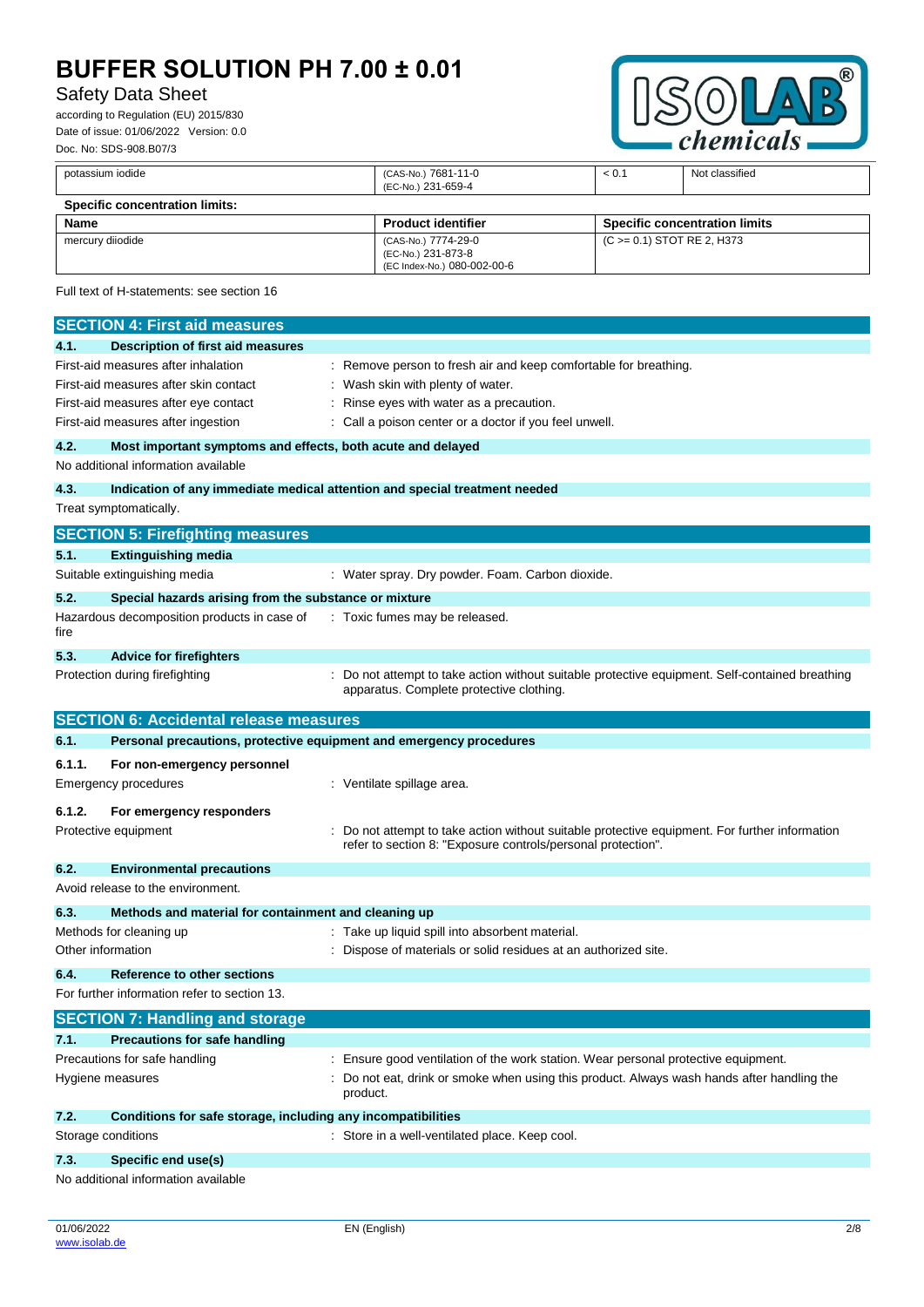# Safety Data Sheet

according to Regulation (EU) 2015/830 Date of issue: 01/06/2022 Version: 0.0 Doc. No: SDS-908.B07/3

**8.1. Control parameters**



## **SECTION 8: Exposure controls/personal protection**

| mercury diiodide (7774-29-0) |                                         |                                                                                                                                                                                                                                               |
|------------------------------|-----------------------------------------|-----------------------------------------------------------------------------------------------------------------------------------------------------------------------------------------------------------------------------------------------|
| EU                           | IOELV TWA (mg/m <sup>3</sup> )          | 0.02 mg/m <sup>3</sup> (Mercury, divalent inorganic compounds;<br>EU; Time-weighted average exposure limit 8 h;<br>Indicative occupational exposure limit value)                                                                              |
| Belgium                      | Limit value $(mq/m^3)$                  | 2 mg/m <sup>3</sup> (Mercure et composés inorganiques bivalents<br>du mercure, y compris l'oxyde de mercure et le<br>chlorure mercurique (mesurés comme mercure) (8);<br>Belgium; Time-weighted average exposure limit 8 h)                   |
| France                       | $VME$ (mg/m <sup>3</sup> )              | 0.02 mg/m <sup>3</sup> (Mercure et composés bivalents du<br>mercure, y compris l'oxyde de mercure et le chlorure<br>de mercurique; France; Time-weighted average<br>exposure limit 8 h; VRC: Valeur réglementaire<br>contraignante)           |
| <b>Netherlands</b>           | Grenswaarde TGG 8H (mg/m <sup>3</sup> ) | 0.02 mg/m <sup>3</sup> (Kwik en tweewaardige anorganische<br>kwikverbindingen (gemeten als kwik); Netherlands;<br>Time-weighted average exposure limit 8 h; Public<br>occupational exposure limit value; als Hg)                              |
| United Kingdom               | WEL TWA (mg/m <sup>3</sup> )            | 0.02 mg/m <sup>3</sup> Mercury divalent inorganic compounds<br>including mercuric oxide and mercuric chloride<br>(measured as mercury); United Kingdom; Time-<br>weighted average exposure limit 8 h; Workplace<br>exposure limit (EH40/2005) |
| <b>USA - ACGIH</b>           | ACGIH TWA (mg/m <sup>3</sup> )          | 0.025 mg/m <sup>3</sup> (Mercury, Inorganic forms, as Hg; USA;<br>Time-weighted average exposure limit 8 h; TLV -<br>Adopted Value)                                                                                                           |
| potassium iodide (7681-11-0) |                                         |                                                                                                                                                                                                                                               |
| Belgium                      | Limit value $(mg/m3)$                   | 0.1 mg/m <sup>3</sup> (lode et iodures (vapeur et aérosol);<br>Belgium; Time-weighted average exposure limit 8 h)                                                                                                                             |
| Belgium                      | Limit value (ppm)                       | 0.01 ppm (lode et iodures (vapeur et aérosol);<br>Belgium; Time-weighted average exposure limit 8 h)                                                                                                                                          |
| <b>USA - ACGIH</b>           | ACGIH TWA (ppm)                         | 0.01 ppm (lodides; USA; Time-weighted average<br>exposure limit 8 h; TLV - Adopted Value; Inhalable<br>fraction and vapor)                                                                                                                    |

### **8.2. Exposure controls**

### **Appropriate engineering controls:**

Ensure good ventilation of the work station.

#### **Hand protection:**

Protective gloves

### **Eye protection:**

Protective goggles

### **Skin and body protection:**

Wear suitable protective clothing

### **Respiratory protection:**

In case of insufficient ventilation, wear suitable respiratory equipment

## **Environmental exposure controls:**

Avoid release to the environment.

| <b>SECTION 9: Physical and chemical properties</b>            |                                                   |     |  |  |
|---------------------------------------------------------------|---------------------------------------------------|-----|--|--|
| 9.1.<br>Information on basic physical and chemical properties |                                                   |     |  |  |
| Physical state                                                | : Liquid                                          |     |  |  |
| Appearance                                                    | : Liquid.                                         |     |  |  |
| Colour                                                        | : Colourless. According to product specification. |     |  |  |
| Odour                                                         | characteristic.                                   |     |  |  |
| Odour threshold                                               | No data available                                 |     |  |  |
| 01/06/2022<br>www.isolab.de                                   | EN (English)                                      | 3/8 |  |  |
|                                                               |                                                   |     |  |  |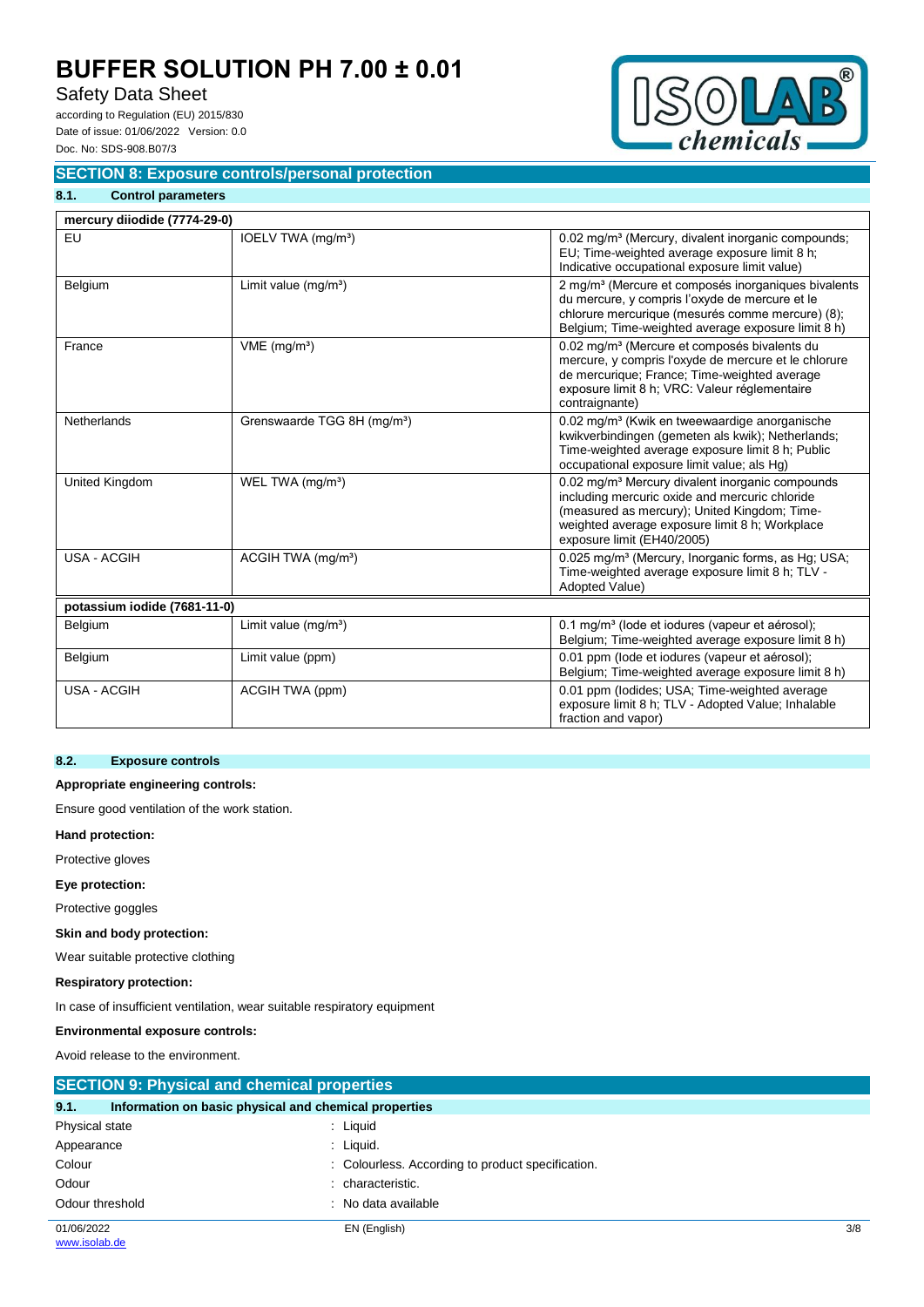# Safety Data Sheet

according to Regulation (EU) 2015/830 Date of issue: 01/06/2022 Version: 0.0 Doc. No: SDS-908.B07/3



| рH                                         |   | : 6.99 - 7.01 at 20 $^{\circ}$ C         |
|--------------------------------------------|---|------------------------------------------|
| Relative evaporation rate (butylacetate=1) |   | No data available                        |
| Melting point                              | t | 0 °C                                     |
| Freezing point                             | ٠ | No data available                        |
| Boiling point                              |   | 100 $^{\circ}$ C                         |
| Flash point                                |   | No data available                        |
| Auto-ignition temperature                  |   | No data available                        |
| Decomposition temperature                  |   | No data available                        |
| Flammability (solid, gas)                  |   | Not self-igniting                        |
| Vapour pressure                            |   | 23 hPa (at 20 °C)                        |
|                                            |   |                                          |
| Relative vapour density at 20 °C           |   | No data available                        |
| Relative density                           |   | No data available                        |
| Density                                    |   | $\approx$ 1 g/cm <sup>3</sup> (at 20 °C) |
| Solubility                                 |   | Miscible with water.                     |
| Log Pow                                    |   | No data available                        |
| Viscosity, kinematic                       |   | No data available                        |
| Viscosity, dynamic                         |   | No data available                        |
| <b>Explosive properties</b>                |   | Not explosive.                           |
| Oxidising properties                       |   | No data available                        |

# **9.2. Other information**

### No additional information available

|                | <b>SECTION 10: Stability and reactivity</b>                                                          |
|----------------|------------------------------------------------------------------------------------------------------|
| 10.1.          | <b>Reactivity</b>                                                                                    |
|                | The product is non-reactive under normal conditions of use, storage and transport.                   |
| 10.2.          | <b>Chemical stability</b>                                                                            |
|                | Stable under normal conditions.                                                                      |
| 10.3.          | Possibility of hazardous reactions                                                                   |
|                | No dangerous reactions known under normal conditions of use.                                         |
| 10.4.          | <b>Conditions to avoid</b>                                                                           |
|                | None under recommended storage and handling conditions (see section 7).                              |
| 10.5.          | Incompatible materials                                                                               |
|                | No additional information available                                                                  |
| 10.6.          | <b>Hazardous decomposition products</b>                                                              |
|                | Under normal conditions of storage and use, hazardous decomposition products should not be produced. |
|                | <b>SECTION 11: Toxicological information</b>                                                         |
| 11.1.          | Information on toxicological effects                                                                 |
| Acute toxicity | : Not classified                                                                                     |
|                | disodium hydrogenorthophosphate (7558-79-4)                                                          |

| LD50 oral rat                                  | 17000 mg/kg (Rat)       |  |
|------------------------------------------------|-------------------------|--|
| LD50 dermal rat                                | > 7940 mg/kg (Rat)      |  |
| mercury diiodide (7774-29-0)                   |                         |  |
| LD50 oral rat                                  | 18 mg/kg (Rat)          |  |
| potassium iodide (7681-11-0)                   |                         |  |
| LD50 oral rat                                  | 2779 mg/kg (Rat)        |  |
| LD50 dermal rabbit                             | 3160 mg/kg (Rabbit)     |  |
| potassium dihydrogenorthophosphate (7778-77-0) |                         |  |
| LD50 oral rat                                  | 7100 mg/kg (Rat)        |  |
| LD50 dermal rabbit                             | $>$ 4640 mg/kg (Rabbit) |  |
| Skin corrosion/irritation                      | : Not classified        |  |
|                                                |                         |  |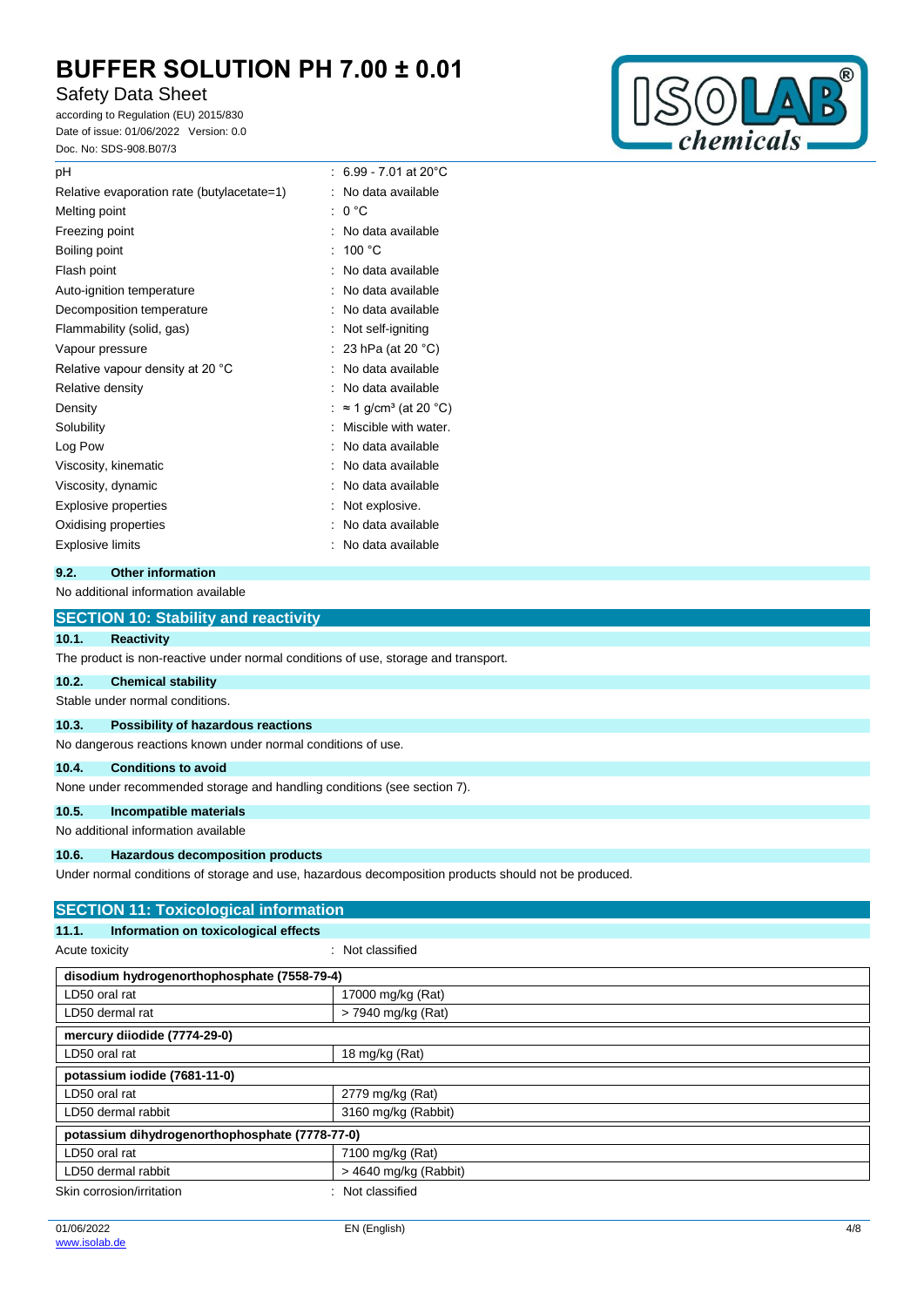# Safety Data Sheet

according to Regulation (EU) 2015/830 Date of issue: 01/06/2022 Version: 0.0 Doc. No: SDS-908.B07/3



| DOC. INO. 3D3-908.B0773           |                  |
|-----------------------------------|------------------|
| Serious eye damage/irritation     | : Not classified |
| Respiratory or skin sensitisation | : Not classified |
| Germ cell mutagenicity            | : Not classified |
| Carcinogenicity                   | : Not classified |
| Reproductive toxicity             | : Not classified |
| STOT-single exposure              | : Not classified |
| STOT-repeated exposure            | : Not classified |
| Aspiration hazard                 | : Not classified |

| <b>SECTION 12: Ecological information</b>      |                                                                                                                            |  |
|------------------------------------------------|----------------------------------------------------------------------------------------------------------------------------|--|
| 12.1.<br><b>Toxicity</b>                       |                                                                                                                            |  |
| Ecology - general                              | : The product is not considered harmful to aquatic organisms nor to cause long-term adverse<br>effects in the environment. |  |
| disodium hydrogenorthophosphate (7558-79-4)    |                                                                                                                            |  |
| LC50 fish 1                                    | > 2400 mg/l (LC50; OECD 203: Fish, Acute Toxicity Test; 48 h; Leuciscus idus)                                              |  |
| EC50 Daphnia 1                                 | 126 ppm (TLm; 72 h)                                                                                                        |  |
| mercury diiodide (7774-29-0)                   |                                                                                                                            |  |
| Threshold limit algae 1                        | 0.16 mg/l (LC50; 18 h)                                                                                                     |  |
| potassium iodide (7681-11-0)                   |                                                                                                                            |  |
| LC50 fish 1                                    | 1788.85 mg/l (LC50; 96 h)                                                                                                  |  |
| EC50 Daphnia 1                                 | 483.68 mg/l (LC50; 48 h)                                                                                                   |  |
| potassium dihydrogenorthophosphate (7778-77-0) |                                                                                                                            |  |
| LC50 fish 1                                    | > 900 mg/l (LC50; 48 h)                                                                                                    |  |

### **12.2. Persistence and degradability**

| disodium hydrogenorthophosphate (7558-79-4)    |                                                                                                                                   |  |  |
|------------------------------------------------|-----------------------------------------------------------------------------------------------------------------------------------|--|--|
| Persistence and degradability                  | Biodegradability: not applicable.                                                                                                 |  |  |
| Biochemical oxygen demand (BOD)                | Not applicable                                                                                                                    |  |  |
| Chemical oxygen demand (COD)                   | Not applicable                                                                                                                    |  |  |
| ThOD                                           | Not applicable                                                                                                                    |  |  |
| mercury diiodide (7774-29-0)                   |                                                                                                                                   |  |  |
| Persistence and degradability                  | Biodegradability: not applicable. Forming sediments in water. Biodegradability in soil: not<br>applicable. Adsorbs into the soil. |  |  |
| Biochemical oxygen demand (BOD)                | Not applicable                                                                                                                    |  |  |
| Chemical oxygen demand (COD)                   | Not applicable                                                                                                                    |  |  |
| ThOD                                           | Not applicable                                                                                                                    |  |  |
| potassium iodide (7681-11-0)                   |                                                                                                                                   |  |  |
| Persistence and degradability                  | Biodegradability: not applicable.                                                                                                 |  |  |
| Biochemical oxygen demand (BOD)                | Not applicable                                                                                                                    |  |  |
| Chemical oxygen demand (COD)                   | Not applicable                                                                                                                    |  |  |
| <b>ThOD</b>                                    | Not applicable                                                                                                                    |  |  |
| potassium dihydrogenorthophosphate (7778-77-0) |                                                                                                                                   |  |  |
| Persistence and degradability                  | Biodegradability: not applicable.                                                                                                 |  |  |
| Biochemical oxygen demand (BOD)                | Not applicable                                                                                                                    |  |  |
| Chemical oxygen demand (COD)                   | Not applicable                                                                                                                    |  |  |
| <b>ThOD</b>                                    | Not applicable                                                                                                                    |  |  |
| 12.3.<br><b>Bioaccumulative potential</b>      |                                                                                                                                   |  |  |
| disodium hydrogenorthophosphate (7558-79-4)    |                                                                                                                                   |  |  |
| Bioaccumulative potential                      | Not bioaccumulative.                                                                                                              |  |  |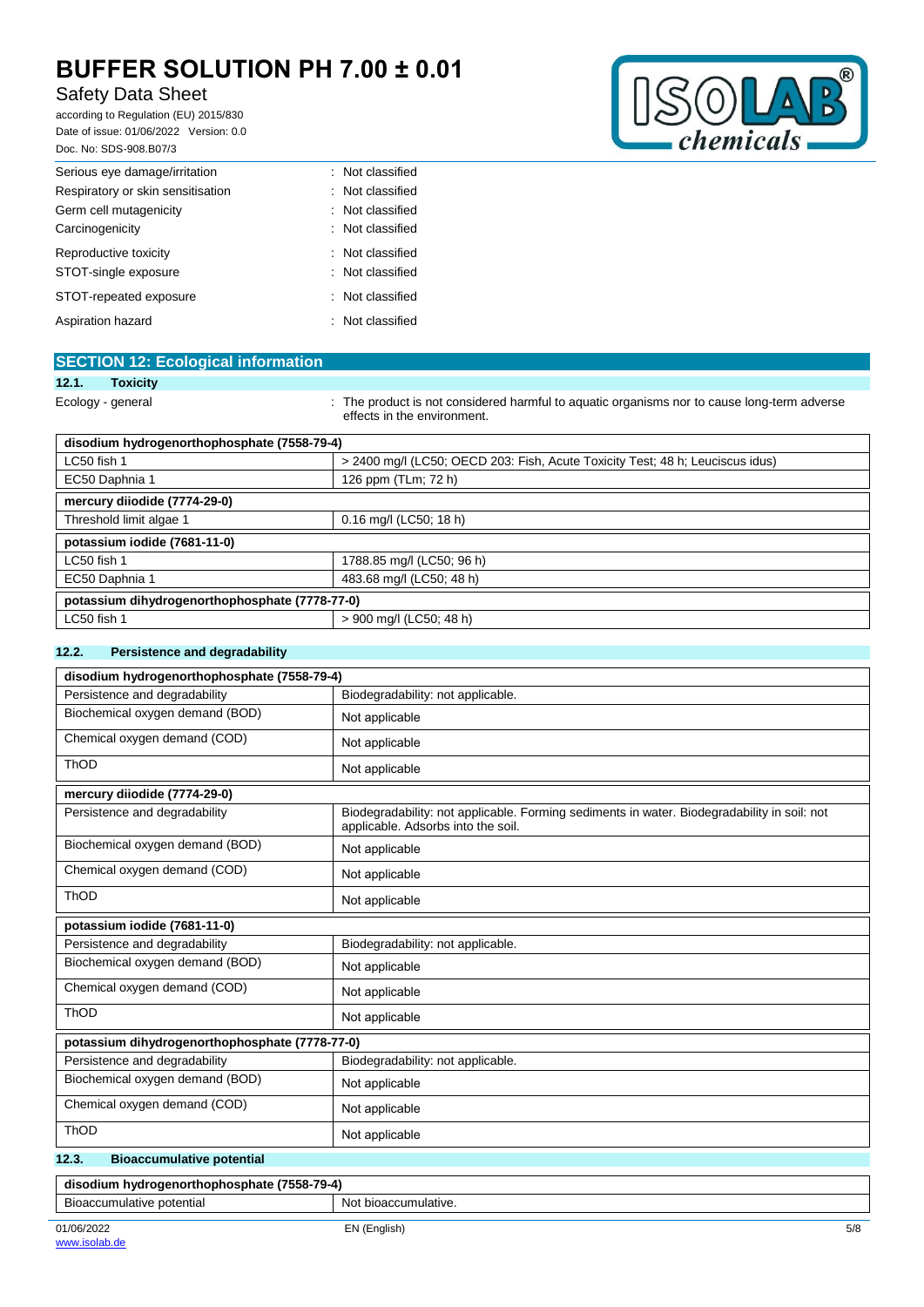# Safety Data Sheet

according to Regulation (EU) 2015/830 Date of issue: 01/06/2022 Version: 0.0 Doc. No: SDS-908.B07/3



| mercury diiodide (7774-29-0)                   |                                    |  |  |  |
|------------------------------------------------|------------------------------------|--|--|--|
| Bioaccumulative potential                      | Bioaccumable.                      |  |  |  |
| potassium iodide (7681-11-0)                   |                                    |  |  |  |
| Bioaccumulative potential                      | Not bioaccumulative.               |  |  |  |
| potassium dihydrogenorthophosphate (7778-77-0) |                                    |  |  |  |
| Bioaccumulative potential                      | No bioaccumulation data available. |  |  |  |

### **12.4. Mobility in soil**

No additional information available

### **12.5. Results of PBT and vPvB assessment**

No additional information available

## **12.6. Other adverse effects**

No additional information available

## **SECTION 13: Disposal considerations**

# **13.1. Waste treatment methods**

Waste treatment methods : Dispose of contents/container in accordance with licensed collector's sorting instructions.

## **SECTION 14: Transport information**

In accordance with ADR / RID / IMDG / IATA / ADN

| <b>ADR</b>                             | <b>IMDG</b>    | <b>IATA</b>    | <b>ADN</b>     | <b>RID</b>     |  |  |
|----------------------------------------|----------------|----------------|----------------|----------------|--|--|
| <b>UN number</b><br>14.1.              |                |                |                |                |  |  |
| Not applicable                         | Not applicable | Not applicable | Not applicable | Not applicable |  |  |
| 14.2.<br>UN proper shipping name       |                |                |                |                |  |  |
| Not applicable                         | Not applicable | Not applicable | Not applicable | Not applicable |  |  |
| Not applicable                         | Not applicable | Not applicable | Not applicable | Not applicable |  |  |
|                                        |                |                |                |                |  |  |
| Transport hazard class(es)<br>14.3.    |                |                |                |                |  |  |
| Not applicable                         | Not applicable | Not applicable | Not applicable | Not applicable |  |  |
| Not applicable                         | Not applicable | Not applicable | Not applicable | Not applicable |  |  |
| 14.4.<br><b>Packing group</b>          |                |                |                |                |  |  |
| Not applicable                         | Not applicable | Not applicable | Not applicable | Not applicable |  |  |
| <b>Environmental hazards</b><br>14.5.  |                |                |                |                |  |  |
| Not applicable                         | Not applicable | Not applicable | Not applicable | Not applicable |  |  |
| No supplementary information available |                |                |                |                |  |  |

## **14.6. Special precautions for user**

**- Overland transport**

Not applicable

#### **- Transport by sea**

Not applicable

**- Air transport** Not applicable

# **- Inland waterway transport**

Not applicable

#### **- Rail transport**

Not applicable

#### **14.7. Transport in bulk according to Annex II of Marpol and the IBC Code**

Not applicable

### **SECTION 15: Regulatory information**

**15.1. Safety, health and environmental regulations/legislation specific for the substance or mixture**

### **15.1.1. EU-Regulations**

Contains no REACH substances with Annex XVII restrictions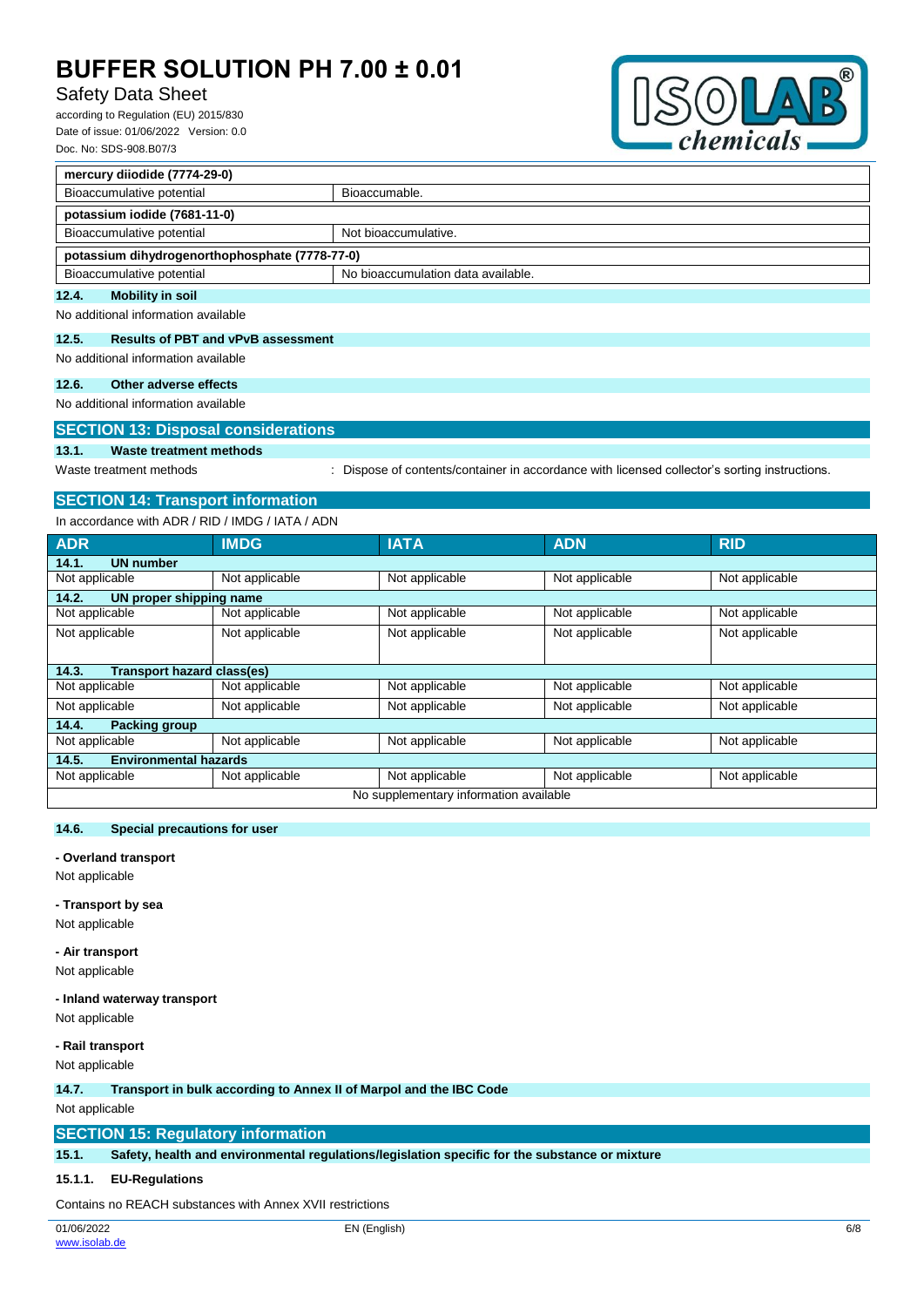# Safety Data Sheet

according to Regulation (EU) 2015/830 Date of issue: 01/06/2022 Version: 0.0 Doc. No: SDS-908.B07/3



Contains no substance on the REACH candidate list

Contains no REACH Annex XIV substances

### **15.1.2. National regulations**

# Germany<br>*Voltain* A

| VwVwS Annex reference                                                                | : Water hazard class (WGK) 1, low hazard to waters (Classification according to VwVwS, Annex<br>4) |
|--------------------------------------------------------------------------------------|----------------------------------------------------------------------------------------------------|
| 12th Ordinance Implementing the Federal<br>Immission Control Act - 12. BlmSchV       | : Is not subject of the 12. BlmSchV (Hazardous Incident Ordinance)                                 |
| <b>Netherlands</b>                                                                   |                                                                                                    |
| SZW-lijst van kankerverwekkende stoffen                                              | None of the components are listed                                                                  |
| SZW-lijst van mutagene stoffen                                                       | None of the components are listed                                                                  |
| NIET-limitatieve lijst van voor de voortplanting<br>giftige stoffen – Borstvoeding   | : None of the components are listed                                                                |
| NIET-limitatieve lijst van voor de voortplanting<br>giftige stoffen – Vruchtbaarheid | : None of the components are listed                                                                |
| NIET-limitatieve lijst van voor de voortplanting<br>giftige stoffen – Ontwikkeling   | : None of the components are listed                                                                |
|                                                                                      |                                                                                                    |

#### **15.2. Chemical safety assessment**

No chemical safety assessment has been carried out

## **SECTION 16: Other information**

|              | Abbreviations and acronyms:                                                                       |
|--------------|---------------------------------------------------------------------------------------------------|
| <b>ADN</b>   | European Agreement concerning the International Carriage of Dangerous Goods by Inland Waterways   |
| <b>ADR</b>   | European Agreement concerning the International Carriage of Dangerous Goods by Road               |
| <b>ATE</b>   | <b>Acute Toxicity Estimate</b>                                                                    |
| <b>BCF</b>   | Bioconcentration factor                                                                           |
| <b>CLP</b>   | Classification Labelling Packaging Regulation; Regulation (EC) No 1272/2008                       |
| <b>EC50</b>  | Median effective concentration                                                                    |
| <b>IARC</b>  | International Agency for Research on Cancer                                                       |
| <b>IATA</b>  | International Air Transport Association                                                           |
| <b>IMDG</b>  | International Maritime Dangerous Goods                                                            |
| <b>LC50</b>  | Median lethal concentration                                                                       |
| LD50         | Median lethal dose                                                                                |
| <b>OECD</b>  | Organisation for Economic Co-operation and Development                                            |
| <b>PBT</b>   | Persistent Bioaccumulative Toxic                                                                  |
| <b>REACH</b> | Registration, Evaluation, Authorisation and Restriction of Chemicals Regulation (EC) No 1907/2006 |
| <b>RID</b>   | Regulations concerning the International Carriage of Dangerous Goods by Rail                      |
| <b>SDS</b>   | Safety Data Sheet                                                                                 |
| vPvB         | Very Persistent and Very Bioaccumulative                                                          |
|              |                                                                                                   |

Data sources : REGULATION (EC) No 1272/2008 OF THE EUROPEAN PARLIAMENT AND OF THE COUNCIL of 16 December 2008 on classification, labelling and packaging of substances and mixtures, amending and repealing Directives 67/548/EEC and 1999/45/EC, and amending Regulation (EC) No 1907/2006.

| Full text of H- and EUH-statements: |                                                                    |     |
|-------------------------------------|--------------------------------------------------------------------|-----|
| Acute Tox. 1 (Dermal)               | Acute toxicity (dermal), Category 1                                |     |
| Acute Tox. 2 (Inhalation)           | Acute toxicity (inhal.), Category 2                                |     |
| Acute Tox. 2 (Oral)                 | Acute toxicity (oral), Category 2                                  |     |
| Aquatic Acute 1                     | Hazardous to the aquatic environment - Acute Hazard, Category 1    |     |
| Aquatic Chronic 1                   | Hazardous to the aquatic environment - Chronic Hazard, Category 1  |     |
| STOT RE 2                           | Specific target organ toxicity - Repeated exposure, Category 2     |     |
| H300                                | Fatal if swallowed.                                                |     |
| H310                                | Fatal in contact with skin.                                        |     |
| H330                                | Fatal if inhaled.                                                  |     |
| H373                                | May cause damage to organs through prolonged or repeated exposure. |     |
| H400                                | Very toxic to aquatic life.                                        |     |
| 01/06/2022                          | EN (English)                                                       | 7/8 |